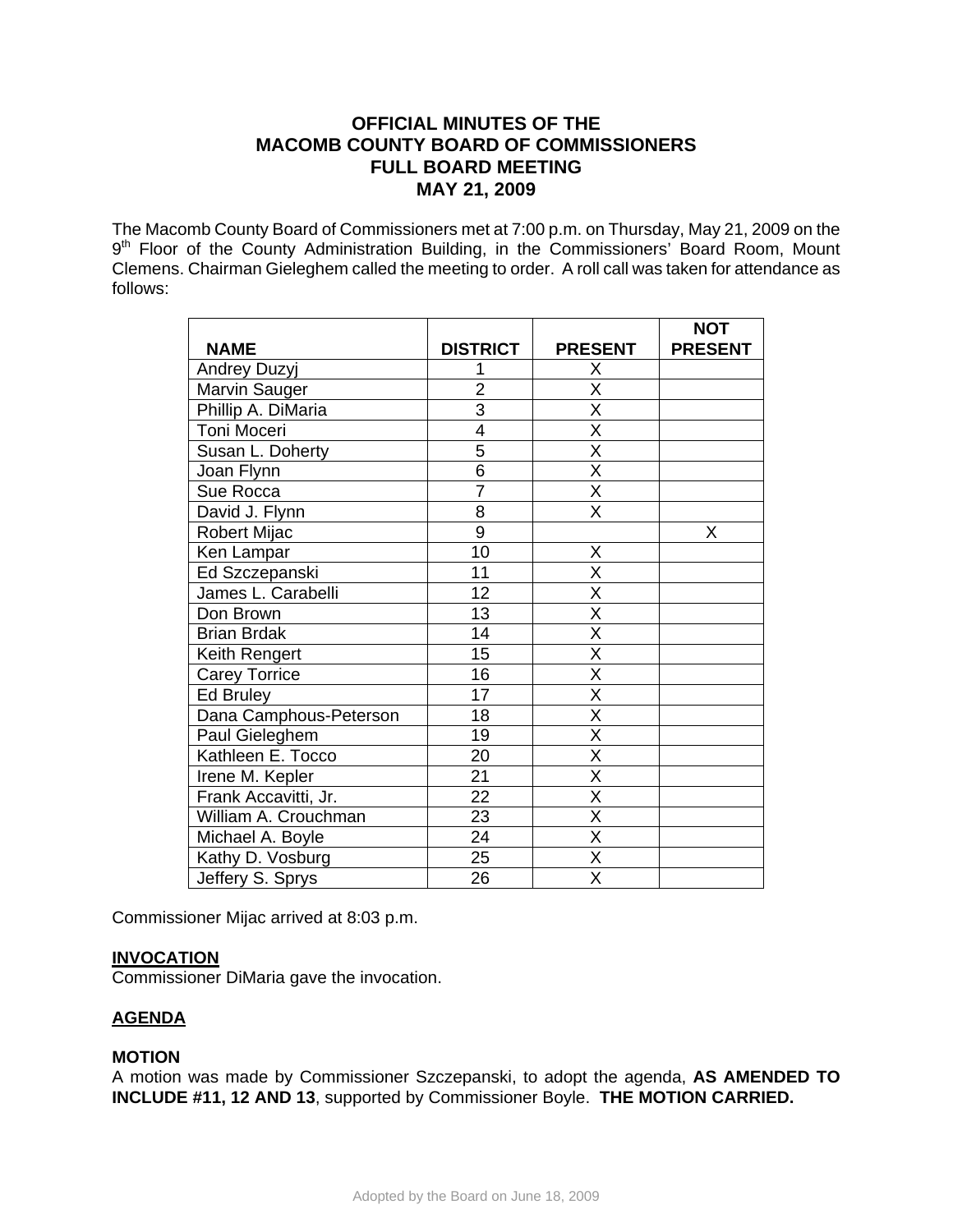## **MINUTES**

### **MOTION**

A motion was made by Commissioner Duzyj, to approve the minutes dated April 30, 2009,(Public Hearing and Regular), supported by Commissioner J. Flynn. **THE MOTION CARRIED**.

### **REPORT BY RICHARD RONDEAU, EXECUTIVE DIRECTOR, MADD SE/MICHIGAN**

#### **PUBLIC PARTICIPATION**

Rick Stathakis, Supervisor of Shelby Township, 52700 Van Dyke I.J. Campbell, 18961 Common Road, Roseville

## *COMMITTEE REPORTS*

### **TECHNOLOGY & COMMUNICATIONS COMMITTEE – May 11, 2009**

The clerk read the recommendations from the Technology & Communications Committee and a motion was made by Chair Accavitti, supported by Vice-Chair Boyle, to adopt the committee recommendations:

1. Approve the following miscellaneous department requests:

One Blackberry for the Planning and Economic Development Department with a one-time cost not to exceed \$100, and the additional monthly charge of \$50 (\$600 annually); funding is available in the Planning Department's SBA Incubator Grant fund; and

One wireless air card for Veterans Outreach and Counseling Program at a one-time cost of \$0.00 and a monthly recurring charge of \$42.99; funding is available in the Veteran Affairs fund.

2. Approve wireless internet access in the Planning and Economic Development offices for client access at a cost not to exceed \$1,986 for three wireless access points, funding available in IT capital, and a monthly recurring cost of \$79.99; funding available in the Planning and Economic Development budget.

#### **THE MOTION CARRIED.**

## **BUILDING, ROADS AND PUBLIC WORKS COMMITTEE – May 11, 2009**

The clerk read the recommendations from the Building, Roads and Public Works Committee and a motion was made by Chair Duzyj, supported by Vice-Chair Carabelli, to adopt the committee recommendations:

Commissioner Camphous-Peterson asked to have Item #2 separated. There were **NO** objections.

1. Authorize payment for the following invoice:

Juvenile Justice Center-Phase II Bernco, Inc. \$199,561.82 Further, funds are available in the Capital budget.

3. Authorize the location of additional Circuit Court Probation employees in vacant space in the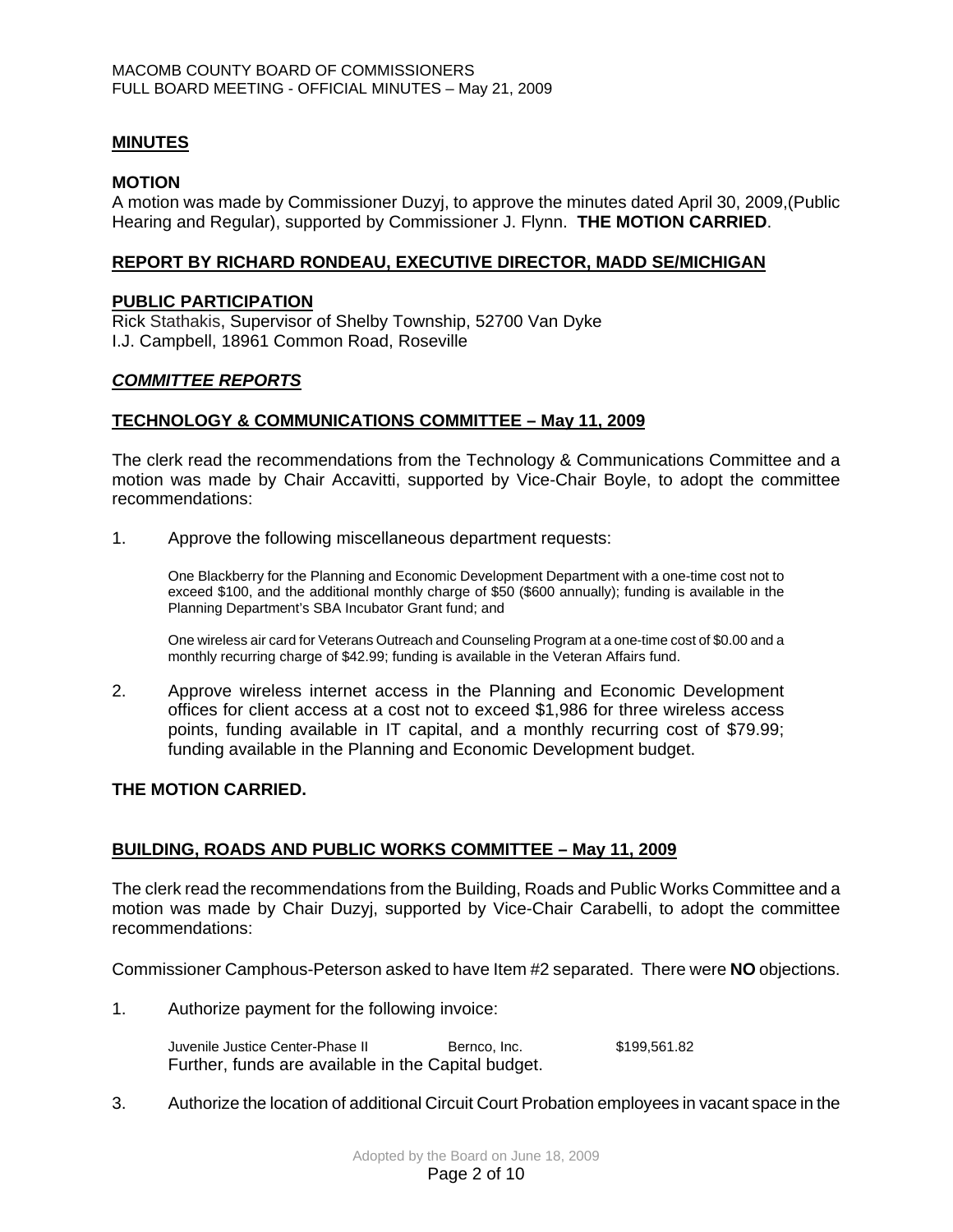#### County building. **THE MOTION CARRIED.**

## **SEPARATED MOTION**

2. Approve the license agreement between Macomb County and Care House for the use of the parking structure on June 26, 2009 between the hours of 11 a.m. – 12 midnight; Care House agrees to pay the sum of \$380 as reimbursement for lost revenue from the 74 parking spaces located on "F" level; Care House also agrees to reimburse the county for costs incurred in opening the parking structure on June 27, 2009 for teardown and clean-up after the event. (Camphous-Peterson abstained)

### **THE MOTION CARRIED.**

### **SENIOR SERVICES COMMITTEE– May 12, 2009**

The clerk read the recommendation from the Senior Services Committee and a motion was made by Chair Rocca, supported by Vice-Chair Moceri, to adopt the committee recommendation:

1. Concur with the Director of Senior Services to accept \$1,717 from AAA 1-B to offset the county general fund contribution to the Legal Assistance Program budget.

### **THE MOTION CARRIED.**

### **PUBLIC SERVICES COMMITTEE – May 12, 2009**

The clerk read the recommendation from the Public Services Committee and a motion was made by Chair Torrice, supported by Vice-Chair Tocco, to adopt the committee recommendation:

- 1. Authorize the Macomb County Community Services Agency to submit the revised Community Services Block Grant Plan for 2009.
- 2. Authorize the Macomb County Community Services Agency to receive additional funds to operate the Senior Citizens Nutrition Program during fiscal year 2008-09.
- 3. Authorize the Macomb County Community Services Agency to submit the Head Start Plan for 2009-10.

## **THE MOTION CARRIED.**

## **ADMINISTRATIVE SERVICES COMMITTEE – May 13, 2009**

The clerk read the recommendation from the Administrative Services Committee and a motion was made by Chair Vosburg, supported by Vice-Chair Sauger, to adopt the committee recommendation:

1. Authorize the Register of Deeds to purchase a plat scanner at an amount not to exceed \$41,731.30; the annual maintenance agreement of \$3,250 per year will begin in the second year from purchase; funding is available in the Register of Deeds Technology fund, which by state law must be used for Register of Deeds technological improvements.

# **THE MOTION CARRIED.**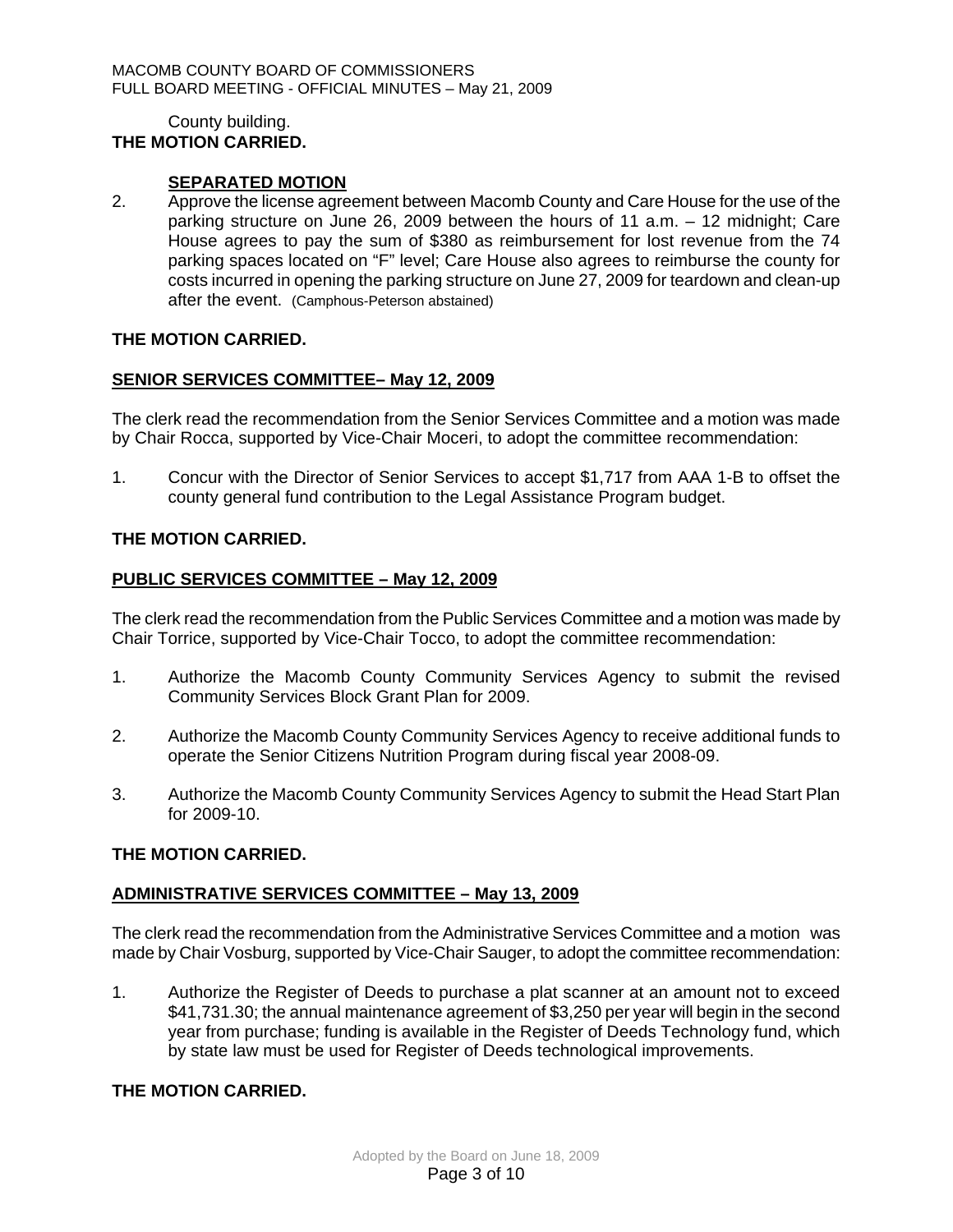# **PLANNING & ECONOMIC DEVELOPMENT COMMITTEE– May 13, 2009**

The clerk read the recommendations from the Planning & Economic Development Committee and a motion was made by Co-Chairs Carabelli & Bruley, supported by Vice-Chair D. Flynn, to adopt the committee recommendations:

- 1. Authorize the Board Chair to sign and submit the 2009 Annual Plan for the Urban County of Macomb and the 2009-2013 Macomb Home Consortium Consolidated Plan.
- 2. Authorize the execution of grant agreements of \$67,524 in CHDO Operations funding for Solid Ground and \$447,112 for Springhill Housing Corporation. (Accavitti abstained)
- 3. Authorize the submittal to HUD of a substantial amendment to the 2008 CDBG Program for \$687,807 in homeless prevention funding.
- 4. Support the County's efforts to host Chinese business in Michigan and Chinese-American leaders in Michigan to become more familiar with Macomb County on June 26, 2009.
- 5. Authorize the Planning and Economic Development Department to accept \$25,000 from the State of Michigan's Centers for Regional Excellence Program on behalf of the Van Dyke-8 Mile Gateway Collaborative (V-8 Gateway).
- 6. Authorize to enroll in the Rebuild Michigan Program for the purpose of conducting a technical energy analysis for the following buildings: County Building, Court Building, Jail, Southeast Health Center and Verkuilen Building.
- 7. Authorize the Planning and Economic Development Department to coordinate the preparation of the EECBG proposal in time for the June 25 deadline.
- 8. Approve the contract with the E.P.A. for the award of \$200,000 for initiation of the Brownfield Petroleum Substance Assessment Grant.
- 9. Approve the contract with the E.P.A. for the award of \$200,000 for continuation of the Brownfield Hazardous Substances Assessment Grant.

## **THE MOTION CARRIED.**

## **EDUCATION AND TRAINING COMMITTEE – May 13, 2009**

The clerk read the recommendations from the Education and Training Committee and a motion was made by Chair D. Flynn, supported by Vice-Chair Moceri, to adopt the committee recommendations:

- 1. Authorize Macomb MSU Extension to receive \$13,200 from the Michigan Department of Community Health on behalf of Macomb County to implement renewal of project fresh from June 1, 2009 through October 31, 2009.
- 2. Authorize Macomb MSU Extension to receive \$25,000 from local schools, community organizations and MSU Extension to support the Great Lakes Education Program from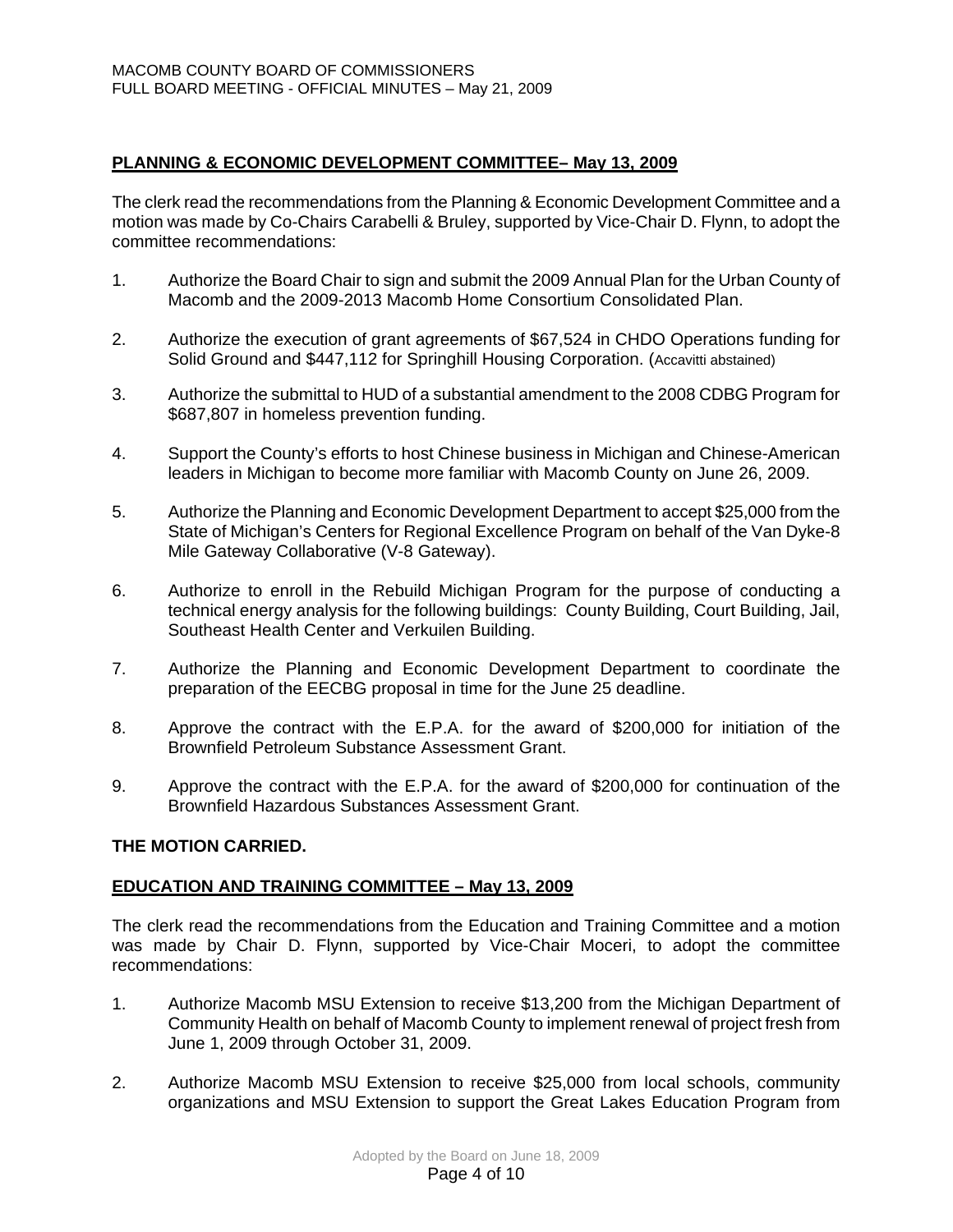January 1, 2009 until funds are fully expended.

## **THE MOTION CARRIED.**

## **COURTS AND LEGAL AFFAIRS COMMITTEE – May 14, 2009**

The clerk read the recommendation from the Courts and Legal Affairs Committee and a motion was made by Chair Crouchman, supported by Vice-Chair Sprys, to adopt the committee recommendation:

1. Authorize the filing of the Michigan Drug Court Grant Program application in the amount of \$13,500 to enhance Juvenile Drug Court operations. No County cash match required.

## **THE MOTION CARRIED.**

## **PERSONNEL COMMITTEE – May 15, 2009**

The clerk read the recommendations from the Personnel Committee and a motion was made by Chair Mijac, supported by Vice-Chair Tocco, to adopt the committee recommendations:

- 1. Approve the addition of one Public Health Nurse II position in the Health Department.
- 2. Authorize the Macomb County Community Services Agency to receive additional funds to operate the Head Start Program in 2009-10.
- 3. Approve the various personnel actions in the office of the Treasurer, as outlined in a May 8, 2009 correspondence from the Human Resources Department Program Director.

# **THE MOTION CARRIED.**

## **BUDGET COMMITTEE – May 15, 2009**

The clerk read the recommendations from the Budget Committee and a motion was made by Chair Brdak, supported by Vice-Chair Sprys, to adopt the committee recommendations:

- 1. Approve the change to the cell phone purchase approval process as outlined in attached correspondence from the Information Technology Director. (Record no votes Doherty and Rengert)
- 2.Approve the purchase of six wireless Card/Blackberry devices at a one-time cost of \$300 and a monthly recurring cost of \$47.99 each; seven mobile devices at a cost not to exceed \$9,805.88; hardware, software, training and implementation of a business contact information system at a one-time cost not to exceed \$20,000 and an annual recurring cost per seat not to exceed \$480 for up to 12 users for the Planning and Economic Development Department; funding available within IT capital and Planning and Economic Development Aerial Photo account; \$15,255.88 and \$14,850 respectively, and recurring costs available within the Planning and Economic Development budget.
- 3. Approve an allocation of \$30,000 for contractual services in support of the collective bargaining function within the department of Human Resources. Funds are available in the contingency account.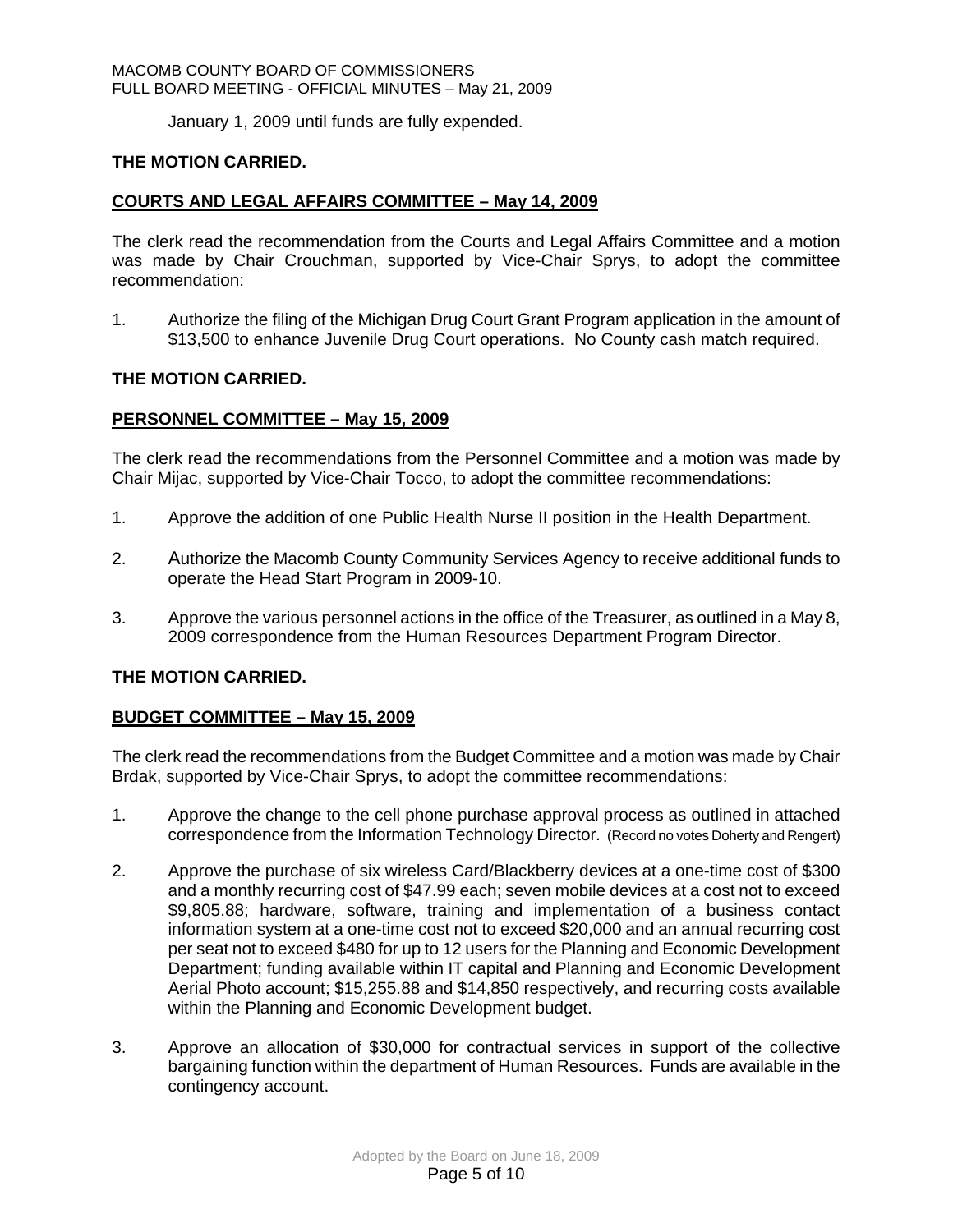## **THE MOTION CARRIED.**

## **FINANCE COMMITTEE – May 21, 2009**

The clerk read the recommendation from the Finance Committee and a motion was made by Chair Kepler, supported by Vice-Chair Bruley, to adopt the committee recommendation:

1. Approve the monthly bills (with corrections, deletions and/or addenda) and authorize payment; further, to approve the payroll in the amount of \$4,964,729.31 with necessary modifications to the appropriations. (Sprys abstaining from bills for Adam Latra (fees-defense attorneys) and Torrice abstaining from bills for Torrice and Zalewski, PLLC (fees-defense attorneys.)

## **THE MOTION CARRIED.**

## **RESOLUTIONS/TRIBUTES**

## **MOTION**

A motion was made by Commissioner Camphous-Peterson, to adopt the following Resolutions in their entirety, supported by Commissioner Boyle:

Commissioner Crouchman asked to separate Resolution E (09-44). There were **NO** objections.

| Res. No. 09-42      | Commending Michael Noll on the Honor of Being Recognized as an Eagle<br>Scout (offered by Vosburg; recommended by Administrative Services Committee on<br>05/13/09)                                                                                                      |  |  |  |
|---------------------|--------------------------------------------------------------------------------------------------------------------------------------------------------------------------------------------------------------------------------------------------------------------------|--|--|--|
| Res. No. 09-46      | Designating April 1, 2010 as Census Day in Macomb County and Assistance<br>to Communities to Promote the Census and Citizen Participation (offered by<br>Bruley & Carabelli; recommended by PED Committee on 05/13/09)                                                   |  |  |  |
| Res. No. 09-41      | Commending Hevel Elementary School on Being Honored as a Michigan<br>Blue Ribbon Exemplary School (offered by Brown; recommended by Finance<br>Committee on 05/21/09)                                                                                                    |  |  |  |
| Res. No. 09-43      | Commending Parker Elementary School on Being Honored as a Michigan<br>Blue Ribbon Exemplary School (offered by Camphous-Peterson; recommended by<br>Finance Committee on 05/21/09)                                                                                       |  |  |  |
| Res. No. 09-47      | Opposing any Action by the State to Give Up its Program for Regulation of<br>Wetlands in Michigan and to Return Responsibility for Wetlands Regulation<br>to the Army Corps of Engineers (offered by Camphous-Peterson; recommended by<br>Finance Committee on 05/21/09) |  |  |  |
| Res. No. 09-48      | Honoring Stephen Temple Church of God in Christ and Reverend Theodore<br>Colbert (offered by Bruley)                                                                                                                                                                     |  |  |  |
| Res. No. 09-49      | Commending Wilkerson Elementary School on Being Honored as a Blue<br>Ribbon School (offered by Doherty; recommended by Finance Committee on 05/21/09)                                                                                                                    |  |  |  |
| THE MOTION CARRIED. |                                                                                                                                                                                                                                                                          |  |  |  |

# **SEPARATED RESOLUTION**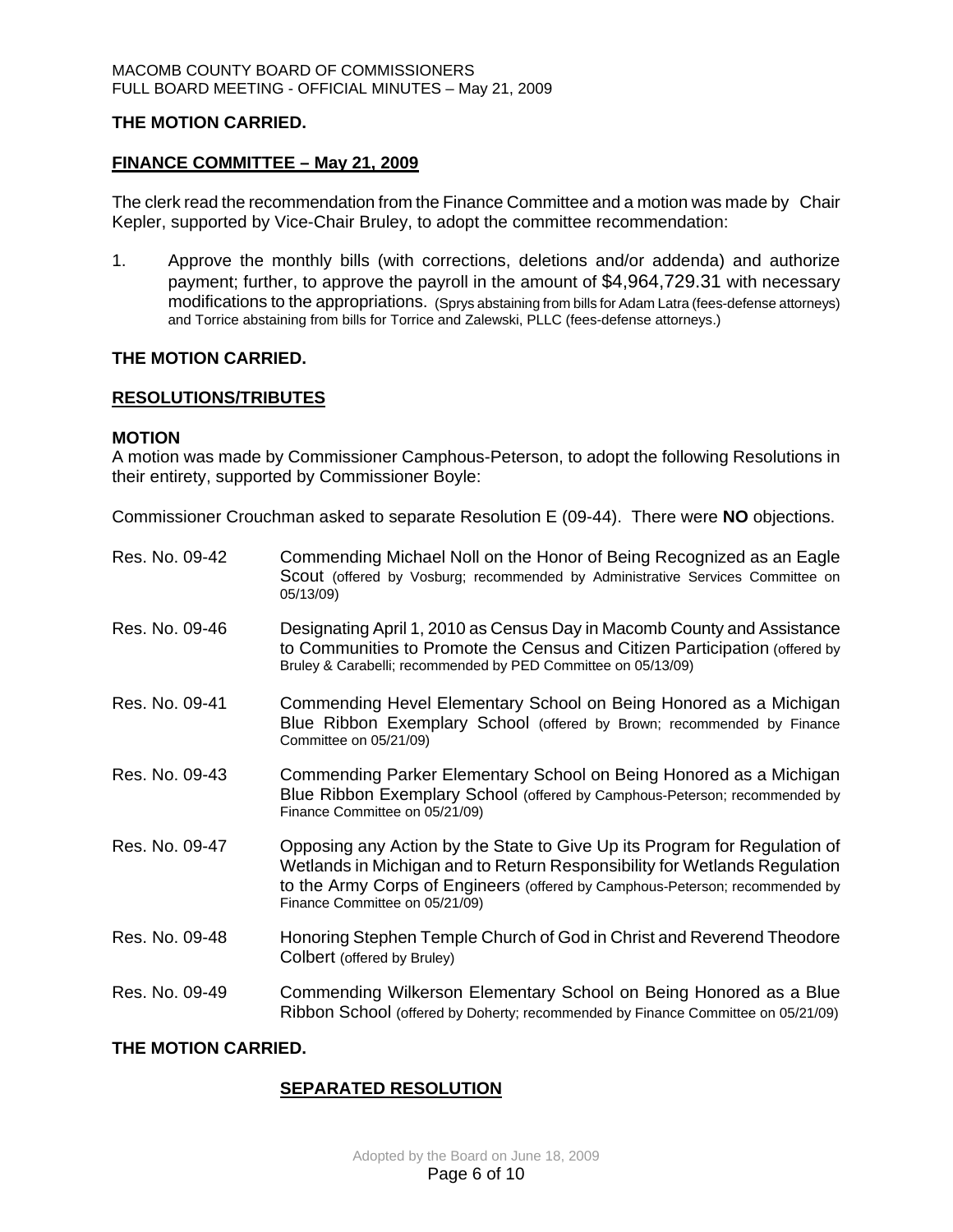Res. No. 09-44 Supporting House Bill 4830, Allow Macomb County to Reorganize Management of County Road System through New County Charter (offered by Carabelli; recommended by Finance Committee on 05/21/09)

A roll call vote was taken:

Voting Yes were: Accavitti, Boyle, Brdak, Bruley, Camphous-Peterson, Carabelli, DiMaria, Doherty Duzyj, D. Flynn, J. Flynn, Kepler, Lampar, Moceri, Sauger, Sprys, Tocco, Torrice and Gieleghem. There were 19 Yes votes. Voting No were: Brown, Rengert, Rocca, Szczepanski and Vosburg. There were 5 No votes. Commissioner Crouchman abstained.

# **THE MOTION CARRIED.**

# **ITEM WAIVED BY PUBLIC SERVICES COMMITTEE CHAIR**

## **MOTION**

A motion was made by Commissioner Doherty, to authorize Community Services Agency to receive the low income energy assistance program funds, supported by Commissioner Torrice.

## **THE MOTION CARRIED.**

## **ITEM WAIVED BY HEALTH AND ENVIRONMENTAL SERVICES COMMITTEE CHAIR**

### **MOTION**

A motion was made by Commissioner Szczepanski, to restore the \$25,000 emergency provision in the Environmental Problems: Lake/River Fund, awards shall be made from \$75,000 grant match portion of the annual appropriation, supported by Commissioner Duzyj.

### **MOTION TO AMEND**

A motion was made by Commissioner Vosburg, to change the \$25,000 to \$15,000, supported by Commissioner Brown.

## **MOTION TO AMEND**

A motion was made by Commissioner Bruley, to amend the motion to read: "If the Supervisor of Shelby Township certifies that he has no money and this is an emergency that we will loan Shelby Township \$15,000 at no interest to be paid back within 9 months, supported by Commissioner Sprys. **THE MOTION WAS RULED NON-GERMAINE TO THE ISSUE.** 

## **THE MOTION TO AMEND FAILED.**

A roll call vote was taken on the original motion:

Voting Yes were: Boyle, Brown, Camphous-Peterson, Carabelli, Duzyj, D. Flynn, J. Flynn, Kepler, Lampar, Moceri, Rengert, Rocca, Sprys, Szczepanski, Torrice and Gieleghem. There were 16 Yes votes. Voting No were: Accavitti, Brdak, Bruley, Crouchman, DiMaria, Doherty, Mijac, Sauger, Tocco, Vosburg. There were 10 No votes.

## **THE ORIGINAL MOTION CARRIED.**

## **ITEM WAIVED BY HEALTH AND ENVIRONMENTAL SERVICES COMMITTEE CHAIR**

#### **MOTION**

A motion was made by Commissioner Szczepanski, to approve Shelby Township's emergency request for \$15,000 from the Environmental Problems: Lake/River Fund to address flooding problems in the Ryan and Auburn Roads Area, supported by Commissioner Torrice.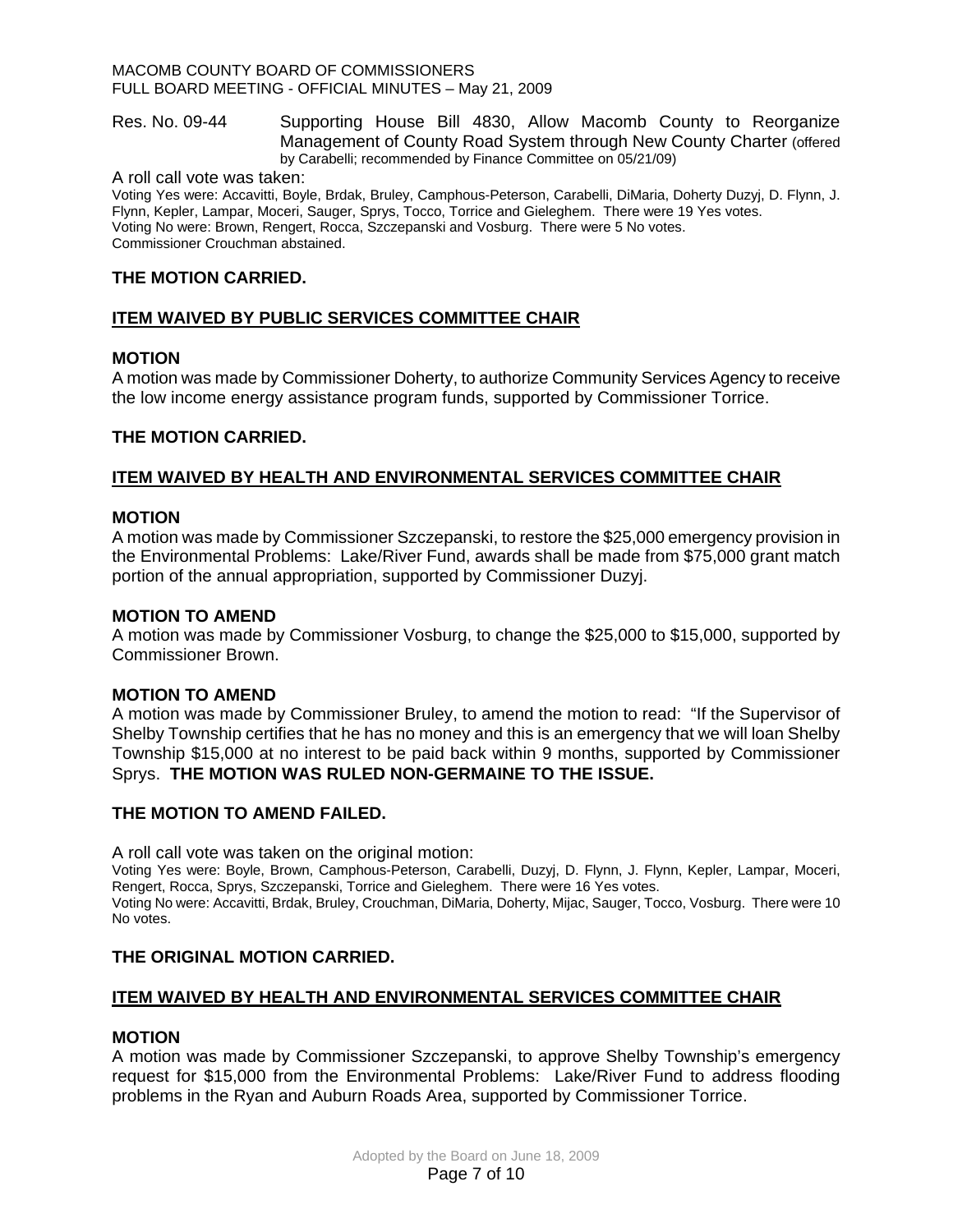## **SUBSTITUTE MOTION**

A substitute motion was made by Commissioner Bruley, to grant Shelby Township \$15,000 at no interest with repayment required in 9 months subsequent to an agreement entered into with Shelby Township, supported by Commissioner DiMaria.

# **MOTION TO CALL THE QUESTION**

A motion was made by Commissioner Crouchman, to call the question, supported by Commissioner DiMaria.

A roll call vote was taken on the motion to call the question with 2/3 vote required: Voting Yes were: Accavitti, Boyle, Brdak, Brown, Bruley, Camphous-Peterson, Crouchman, DiMaria, D. Flynn, J. Flynn, Kepler, Lampar, Mijac, Moceri, Rocca, Sauger, Sprys, Tocco and Gieleghem. There were 19 Yes votes. Voting No were: Carabelli, Doherty, Duzyj, Rengert, Szczepanski, Torrice and Vosburg. There were 6 No votes.

## **THE MOTION TO CALL THE QUESTION CARRIED.**

A roll call vote was taken on the substitute motion.

Voting Yes were: Accavitti, Boyle, Brdak, Brown, Bruley, Camphous-Peterson, Crouchman, DiMaria, Doherty, Duzyj, D. Flynn, J. Flynn, Kepler, Mijac, Moceri, Rocca, Sauger, Sprys, Tocco, Torrice and Gieleghem. There were 21 Yes votes. Voting No were: Carabelli, Lampar, Rengert, Szczepanski and Vosburg. There were 5 No votes.

## **THE SUBSTITUTE MOTION CARRIED.**

### **MOTION**

A motion was made by Commissioner Boyle, to reconsider Item 12, supported by Commissioner Sprys. **THE MOTION CARRIED.** 

## **MOTION**

A motion was made by Commissioner Boyle, to restore the \$25,000 emergency provision in the Environmental Problems: Lake/River Fund, awards shall be made from \$75,000 grant match portion of the annual appropriation, supported by Commissioner Sprys.

## **MOTION TO CALL THE QUESTION**

A motion was made by Commissioner Szczepanski, to call the question, supported by Commissioner Sprys. **THE MOTION TO CALL THE QUESTION CARRIED.** 

## **THE MOTION FAILED.**

## **APPOINTMENTS:**

#### **MOTION**

A motion was made by Commissioner Camphous-Peterson, to approve the appointments in their entirety, supported by Commissioner Brdak. **THE MOTION CARRIED.** 

## **Board Appointment:**

## a)*Solid Waste Planning Committee*:

*5 vacancies; 2-year terms starting June 1, 2009 through May 31, 2011 1 application received; 4 vacancies remain (to be appointed when applications are received)*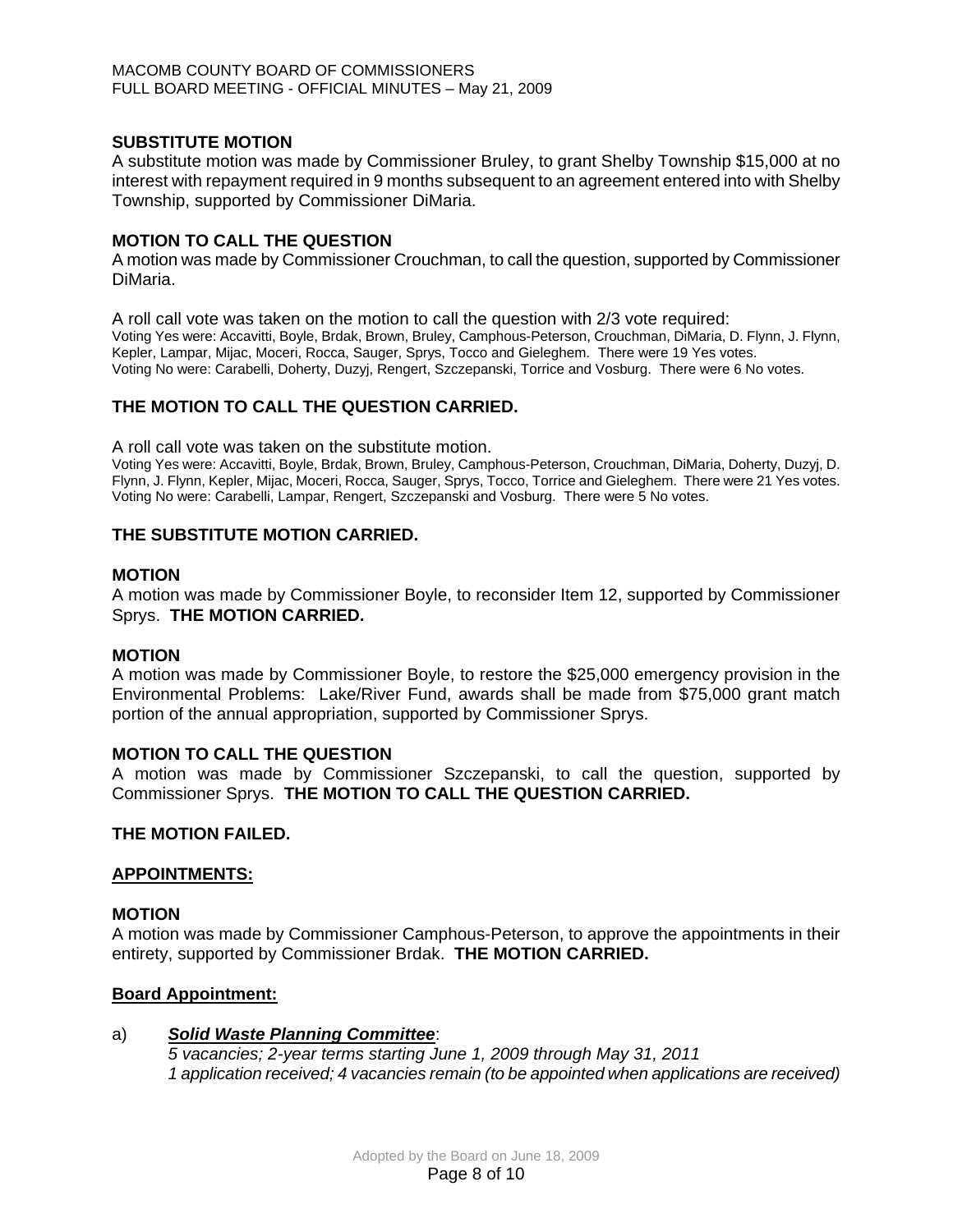## Solid Waste Industry Representative

• Reappointment: Charles Hersey, SEMCOG

## **Charles Hersey was appointed to the Solid Waste Planning Committee. Chair Appointment with Concurrence of Board:**

#### b) *Commission on Women***:**

*1 vacancy for term starting June 1, 2009 through December 31, 2009.* 

County Commissioner Representative

• Appointment: Commissioner Irene Kepler

### **Commissioner Irene Kepler was appointed to the Commission on Women.**

c) *Partnership for Sustainability: 1 vacancy for term starting June 1, 2009 through December 31, 2011.* 

County Commissioner Representative

• Appointment: Commissioner Ken Lampar

## **Commissioner Ken Lampar was appointed to the Partnership for Sustainability.**

d) *SEMCOG:*

*2 vacancies for term starting June 1, 2009 through December 31, 2010.* 

#### Alternate Representative

• Appointment: Dan Dirks

## **Dan Dirks was appointed to SEMCOG.**

## **Commissioner Appointment with Concurrence of Board:**

#### e) *Commission on Women***:**

*4 vacancies exist in Districts 1, 13, 16 & 18 for term starting June 1, 2009 through December 31, 2009.* 

- District 13 Marge Swiatkowski
- District 18 Marianne Weiss

## **Marge Swiatkowski and Marianne Weiss were appointed to the Commission on Women.**

#### **NEW BUSINESS**

Commissioner Szczepanski spoke regarding Shelby Township.

Commissioner Sauger questioned the lack of repayment of Shelby Township and who owns the property of the problem.

#### **PUBLIC PARTICIPATION**

None

# **ROLL CALL**